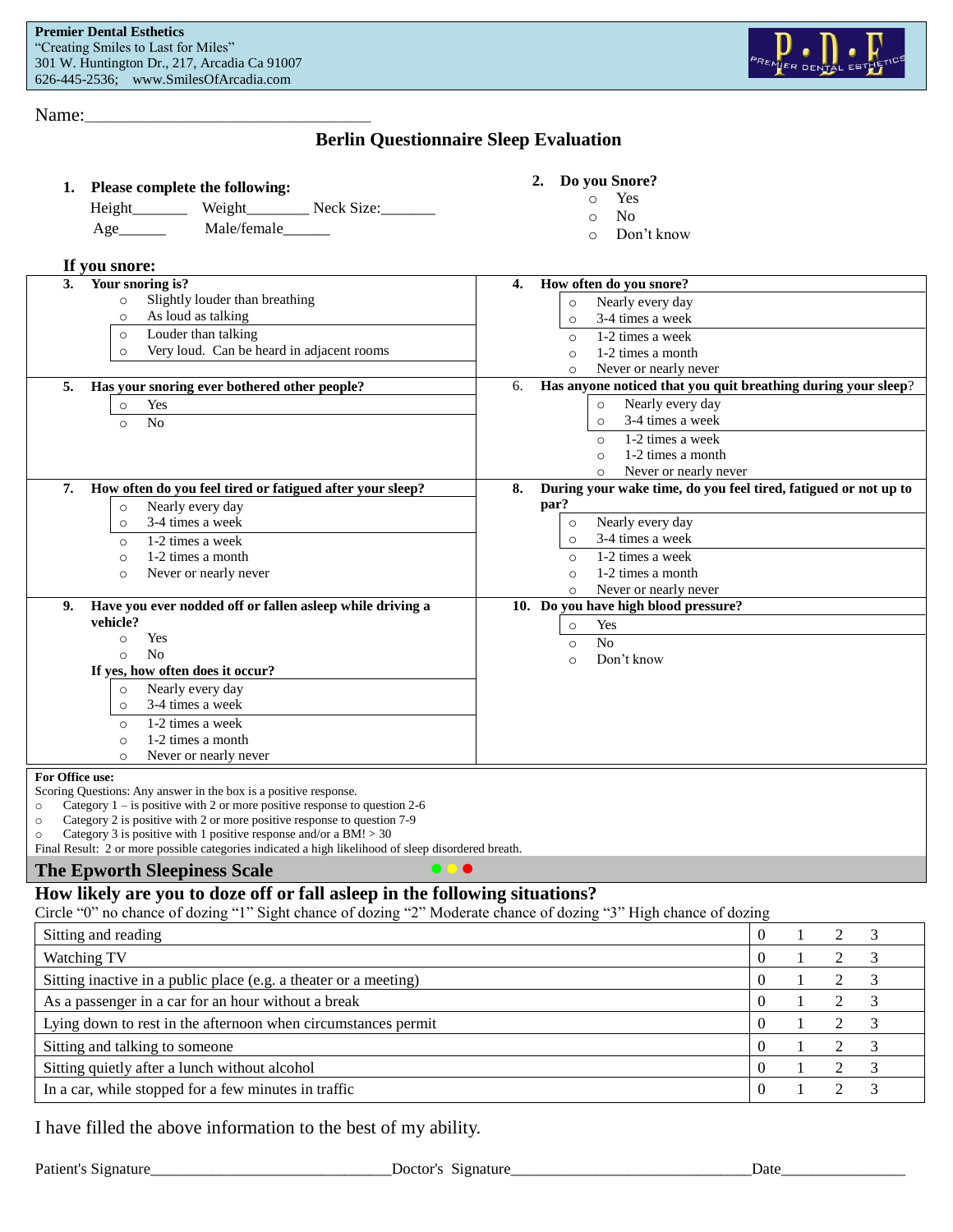

Name:

| <b>Total Score:</b>                                                                                         | <b>Sleep/Snoring/Apnea History</b>                                            |                                                                                                         |                      |             |   |
|-------------------------------------------------------------------------------------------------------------|-------------------------------------------------------------------------------|---------------------------------------------------------------------------------------------------------|----------------------|-------------|---|
| PLEASE ANSWER YES OR NO TO THE FOLLOWING:                                                                   |                                                                               |                                                                                                         |                      | Yes No      |   |
| Have you been diagnosed by an physician of having sleep apnea/sleep disorder                                |                                                                               |                                                                                                         |                      |             |   |
| Do you become easily fatigue? At what time of day?                                                          |                                                                               |                                                                                                         |                      |             |   |
| Do you have problems with insomnia                                                                          |                                                                               |                                                                                                         |                      |             |   |
| Do you sleep well? For How Long during most nights?                                                         |                                                                               |                                                                                                         |                      |             |   |
| Do you dream? How often?                                                                                    |                                                                               |                                                                                                         |                      |             |   |
| Do you have trouble falling asleep or staying asleep? Which?                                                |                                                                               |                                                                                                         |                      |             |   |
| Do you snore or have you been told you do?                                                                  |                                                                               |                                                                                                         |                      |             |   |
| Do you wake up with headaches?                                                                              |                                                                               |                                                                                                         |                      |             |   |
|                                                                                                             | Have you had chronic sleepiness, fatigue or weariness that you can't explain? |                                                                                                         |                      |             |   |
| Have you fallen asleep during the day against your will?                                                    |                                                                               |                                                                                                         |                      |             |   |
|                                                                                                             |                                                                               | Have you had to pull off the road while driving due to sleepiness? (Exclude long distance driving)      |                      |             |   |
| Have you been more irritable and short tempered?                                                            |                                                                               |                                                                                                         |                      |             |   |
| Have you felt that your memory and /or intellect is impaired?                                               |                                                                               |                                                                                                         |                      |             |   |
| Have you been told that you stop breathing while asleep?                                                    |                                                                               |                                                                                                         |                      |             |   |
| About how many times per night do you wake up?                                                              |                                                                               |                                                                                                         |                      |             |   |
| What time do you normally go to bed?                                                                        |                                                                               | Get up in the morning?                                                                                  |                      |             |   |
|                                                                                                             | Of the hours you are in bed, about how many hours are you asleep?             |                                                                                                         |                      |             |   |
| Would you rate the quality of your sleep as                                                                 | Good<br>Fair                                                                  | Poor                                                                                                    |                      |             |   |
| Do you have difficulty breathing through your nose?                                                         |                                                                               |                                                                                                         |                      |             |   |
|                                                                                                             | Have you been diagnosed or treated for a sleep disorder? When                 |                                                                                                         |                      |             |   |
| Have any immediate family members been diagnosed or treated for a sleep disorder?                           |                                                                               |                                                                                                         |                      |             |   |
| Have you even had an evaluation at a sleep center.                                                          |                                                                               |                                                                                                         |                      |             |   |
| Where and when did you have the sleep done?                                                                 |                                                                               |                                                                                                         |                      |             |   |
| What professional advice or treatment have you receive about your snoring or sleep apnea?                   |                                                                               |                                                                                                         |                      |             |   |
| If you sought treatment for a sleep disorder, did it help?                                                  |                                                                               |                                                                                                         |                      |             |   |
| If you have not worn a CPAP Device, skip this section                                                       |                                                                               | $\bullet$ $\bullet$                                                                                     |                      |             |   |
| Do you wear a CPAP device successfully during sleeping?                                                     |                                                                               |                                                                                                         |                      |             |   |
| How many hours per night do you wear your CPAP?                                                             |                                                                               |                                                                                                         |                      |             |   |
| Have you tried other therapies for your sleeping disorder?                                                  |                                                                               |                                                                                                         |                      |             |   |
| Please circle the other therapies: Weight Loss attempts<br>smoking cessation<br>oral appliance<br>surgeries |                                                                               |                                                                                                         |                      |             |   |
| Others:                                                                                                     |                                                                               |                                                                                                         |                      |             |   |
|                                                                                                             |                                                                               | If you are not able to wear the CPAP, please circle the reasons below that pertains to the reasons why. |                      |             |   |
| Mask leaks,                                                                                                 | Unfortunate mask,                                                             | unable to sleep well                                                                                    | noise of the pump    |             |   |
| Restricts movement                                                                                          | Straps not comfortable,                                                       | Pressure on the upper lips                                                                              | <b>Latex Allergy</b> |             |   |
| Claustrophobia                                                                                              | Others:                                                                       |                                                                                                         |                      |             |   |
| <b>.</b><br>If you have had a Sleep Study, please check one of the following.                               |                                                                               |                                                                                                         |                      |             |   |
| Did you have a home sleep study?                                                                            |                                                                               |                                                                                                         |                      | $\mathbf Y$ | N |
|                                                                                                             | Did you go to a sleep center to have a polysomnographic evaluation done?      |                                                                                                         |                      | $\mathbf Y$ |   |
| Name of the Sleep Center:                                                                                   |                                                                               |                                                                                                         |                      |             |   |
| Date of the Sleep Study:                                                                                    |                                                                               |                                                                                                         |                      |             |   |

I have filled the above information to the best of my ability.